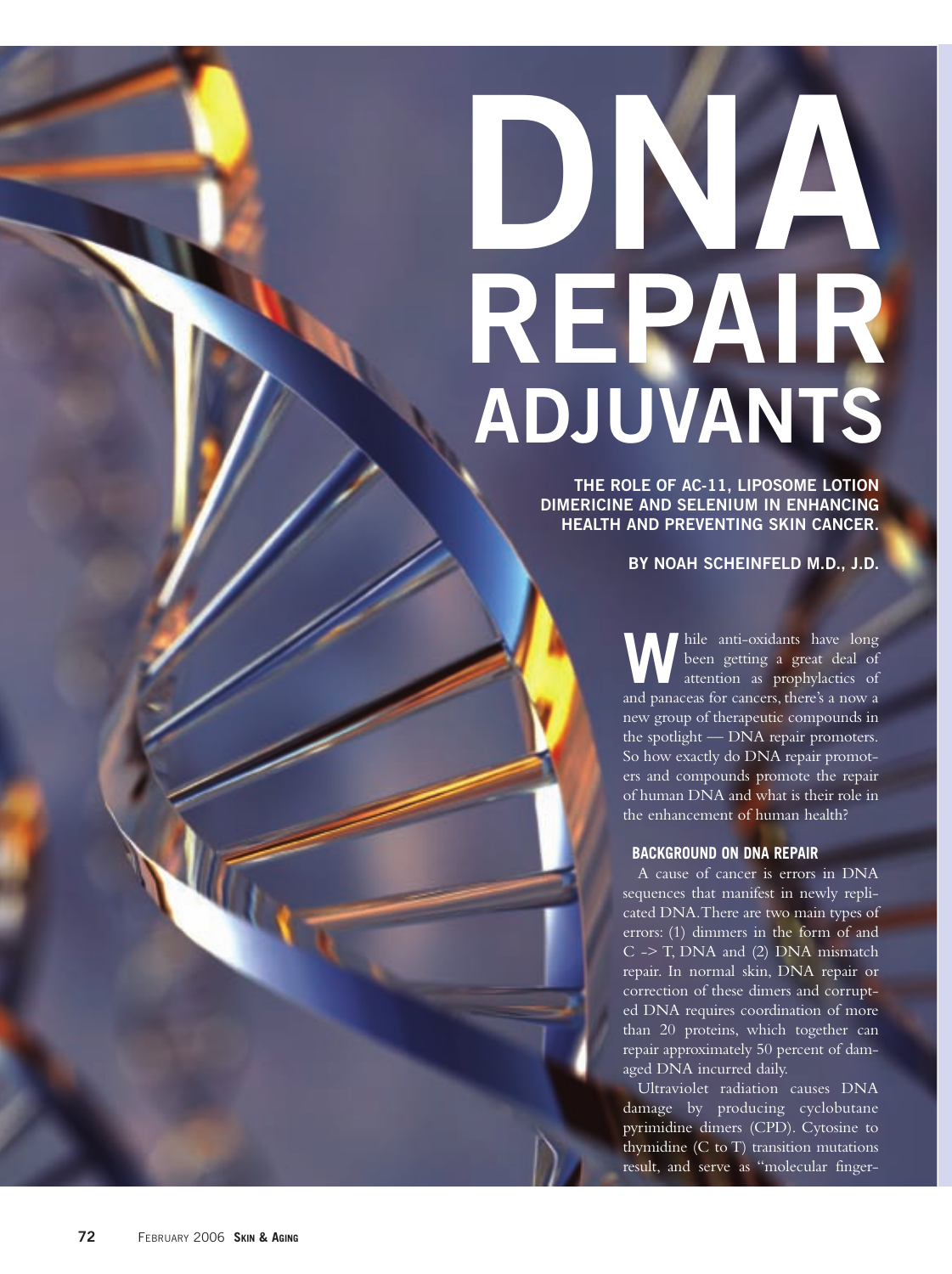prints" for UVB-damaged DNA. These dimers are a common cause of mutations in DNA.

Another type of DNA mutation is caused by stochastic changes in DNA during replication. These errors are constantly corrected by DNA repair proteins, which are referred to as the DNA mismatch repair system of the cell. This machinery detects and corrects errors in DNA replication in which the wrong DNA unit is stitched into place in a newly forming DNA strand. Normally such units — called nucleotides — on one strand of the double-stranded DNA molecule bond with complementary nucleotides on the other strand, like complementary pieces of a puzzle.Thus, an adenine on one strand is normally paired with a thymine on the other, and a guanine on one strand with a cytosine on another.

The process of mismatch repair involves first recognizing the mismatch — for example of an adenine with a cytosine.The machinery then recognizes a break in the newly synthesized DNA strand, which triggers the machinery to excise the section including the mismatch, starting at the strand break and working toward the mismatch and slightly beyond.The system then replaces the mismatched strand with one containing the correct complementary nucleotide. The power of the DNA repair machinery is highlighted by the fact that the mismatch repair system is flexible enough to recognize such a triggering strand break on either side of the mismatch along the DNA strand.

### **DNA REPAIR ADJUVANTS**

DNA repair promoters or adjuvants can be divided into three categories (1) minerals (e.g. selenium and selenomethionine ), (2) carboxyl alkyl esters i.e. AC-11 (formerly known as C-MED-100 derived from Cat's Claw *[Uncaria tomentosa]*) and (3) Dimericine, a DNA repair enzyme, (T4 endonuclease V) encased in liposomes.

Selenium and AC-11 can be taken orally. AC-11 and Dimericine can be applied topically alone or in combination with other agents — most commonly a sunblock. Of the three DNA repair enhancing agents discussed, only AC-11

# **RECENT DISCOVERIES IN DNA REPAIR**

**The mechanisms that underlie DNA repair have been extensively explicated in recent years. A few recent discoveries in the field DNA repair enzymes follow.** 

1. Modrich<sup>1</sup> found that a protein called PCNA is clamped onto the DNA at the strand break. PCNA, together with the protein that clamps PCNA onto the DNA double helix, regulate the enzyme whose job it is to snip out the segment containing the mismatch, by "aiming" the enzyme — known as exonuclease I — in the right direction to work itself along the strand, stripping out the segment containing the mismatch. A notable aspect of this PCNA repair system is that it can evaluate the placement of the strand signal to one side or the other of the mismatch and work from there. Placement of the strand break that directs repair to one side or the other of the mismatch might be due to of mechanism by which DNA is copied by the replication machinery.

2. Ronai<sup>2</sup> found that the protein ATF2 (Activating Transcription Factor-2) is activated by a protein kinase called ATM (Ataxia-Telangiectasia Mutated), which stimulates DNA repair. ATF2's role in regulating expression of proteins that control cell cycle and programmed cell death is well established. Ronai demonstrated ATF2's role in DNA repair, an intracellular process that prevents formation of genetic mutations, including those that lead to cancer. ATF2 is regulated by ATM and this regulation is central to the cell's ability to initiate DNA repair processes following ionizing irradiation or other exposures that cause breaks in DNA. ATF2 likely works by halting the cell's cycle to allow repair of damaged DNA before such damage becomes permanent.

**3. Powell<sup>3</sup>** discovered that MDC1, a protein previously recognized only for its function in sensing DNA damage and signaling its presence, also transports DNA-repair proteins to the site of DNA strand breaks. Without MDC1 to pave the way, repair happens slowly because the fix-it proteins have a hard time reaching damaged areas, which are buried in the tightly packed chromosomal material of the cell's nucleus. MDC1 can bind to chromatin, the complex mixture of DNA and proteins that holds the genetic material. Because of chromatin's properties, getting into it to reach the DNA strand requires the right 'passwords.' MDC1 provides the DNA-repair proteins with this privileged access, and efficiently transports them to the site of damage so they can effect repair. ■

can be administered both orally and topically. The DNA repair adjuvants will be discussed herein.

### **SELENIUM**

Selenium has been touted as a substance that can prevent or treat cancer. There are two possible mechanisms for this: antioxidant effects or enhancement of DNA repair.

It was noted by Seo<sup>4</sup> that selenium in the form of selenomethionine (SeMet) can activate the p53 tumor suppressor protein by a redox mechanism that requires the redox factor Ref-1. Specifically, using ultraviolet light to

damage cellular DNA, the research team found that treatment of the cells with selenomethionine activated a protein called Ref-1 that switched on p53 causing a three-fold increase in p53 activity and a doubling of DNA repair in the cells.As a result, cells with functional p53 can tolerate higher doses of ultraviolet light if grown and maintained in the presence of selenomethionine. Rafferty, more recently in 2003, however, concluded that selenite and selenomethionine protect keratinocytes from UVRinduced oxidative damage, but not through creation or formation of UVRinduced excision repair sites.<sup>5</sup> So while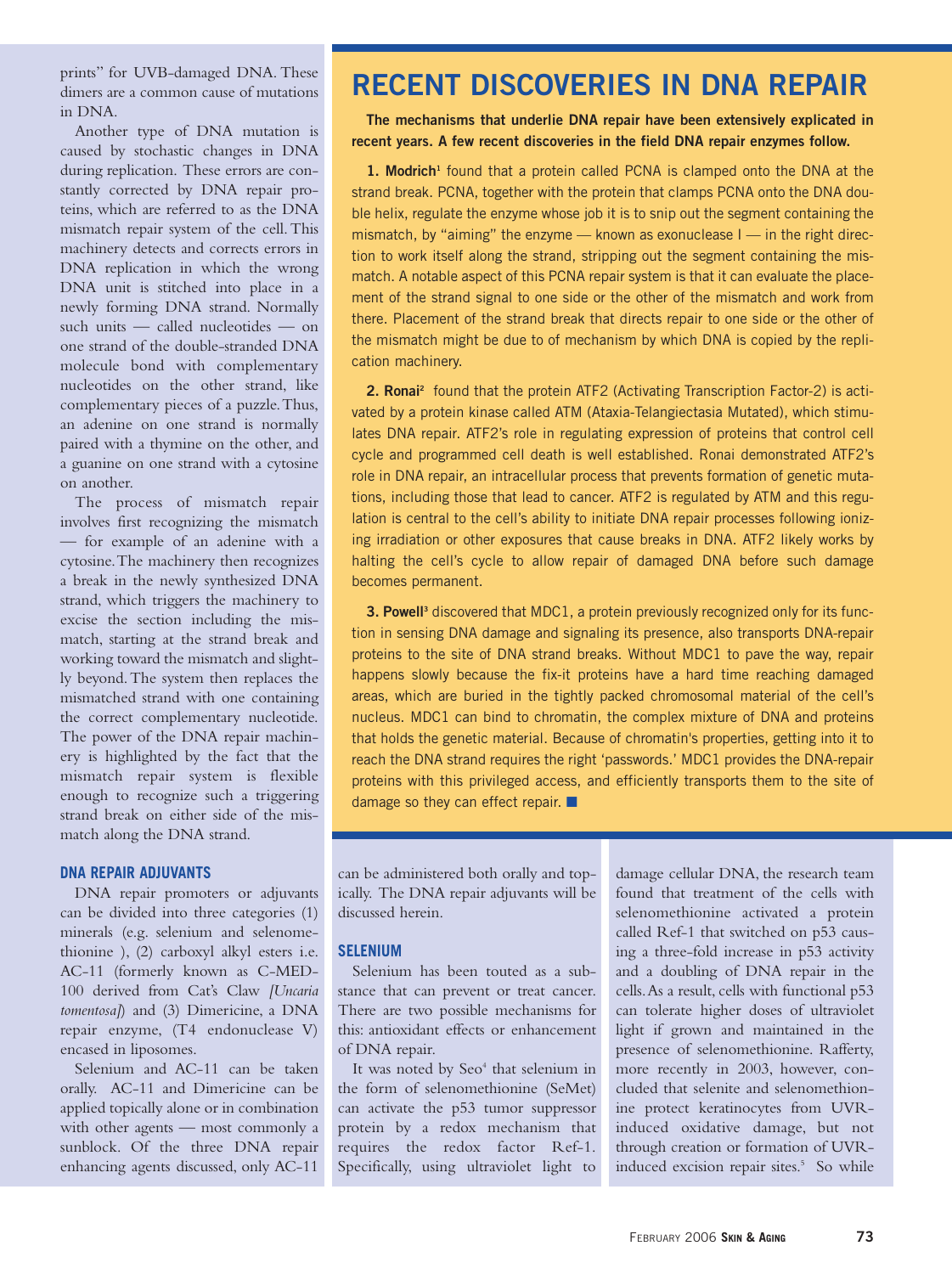selenium might prevent cancer, it might not be acting to do this by promoting DNA repair.

# **AC-11**

Oral AC-11 has been shown to decrease DNA damage and to increase nine and strand breaks) is possibly due to enhanced base excision repair or an inherent antioxidant effect, or both. Repair of double-strand breaks suggest an end-joining mechanism. It's possible AC-11 activates/augments histone acetyltransferases, but it's pure speculation.

**ORAL AC-11 HAS BEEN SHOWN TO DECREASE DNA DAMAGE AND TO INCREASE DNA REPAIR CAPACITY IN HUMAN VOLUNTEERS.**

DNA repair capacity in human volunteers. Immune enhancement was observed in response to pneumococcal vaccine in volunteers given oral AC-11 and an *in vitro* study demonstrated that AC-11 inhibits the nuclear transcription factor, NF-kB, which is activated in inflammatory diseases such as arthritis, asthma and inflammatory bowel diseases.<sup>6-9</sup>

AC-11, a water-soluble extract of *Uncaria tomentosa,* has been noted effective in repairing both oxidative (8 hydroxyguanine, single- and doublestrand DNA breaks) and photochemical (cyclobutyl pyrimidine dimers) DNA damage. *Uncaria tomentosa* grows in the Amazon basin and has been used historically by indigenous tribes for medicinal purposes.The carboxyl alkyl esters in the Cat's Claw extract found in AC-11 are the main components thought to be responsible for enhancing the repair of DNA. The recommended oral dose is 350 mg/day.AC-11 is applied topically in a 0.5% concentration.

## **THE ROLE OF AC-11 IN DNA REPAIR**

While no data exists to support that contention of a beneficial effect on mismatch repair for AC-11, it's possible AC-11 does exert such a role.AC-11 appears to enhance the normal repair of cyclobutyl pyrimidine dimers following UV-B exposure.We can infer, with some confidence, that AC-11 enhances nucleotide excision repair (or photoreactivation). The observed reduction in oxidative DNA damage (8-hydroxygua-

Reduced non-melanoma skin cancer following topical application of AC-11 in hairless mice (an unpublished study) is likely due to a reduced dimer burden. Decreased dimers – decreased *p53* mutations – decreased actinic ketatosis – decreased malignancies.

# **MECHANISM OF AC-11**

The mechanism for AC-11 activity has yet to be fully defined; however, research in humans and in human living skin equivalents shows that AC-11 reduces erythema and blistering after ultraviolet exposure. 10-11 AC-11 significantly enhanced the repair, but not the formation, of cyclobutyl pyrimidine dimers (TT-dimers) in human living skin equivalents exposed to UV-B light.

In a study of 5 healthy volunteers aged 35 to 55 year old taking 350 mg/day of AC-11 orally for 4 weeks, 8-hydroxyguanine levels were significantly ( $p < 0.05$ ) decreased.6 The beneficial effect was noted to persist two weeks after therapy was discontinued. Another study reported a significant ( $p \leq 0.05$ ) decrease in DNA single-strand breaks following peroxide-induced DNA damage in monocytes of healthy volunteers who received 8 weeks of AC-11 at 350 mg/day.7

Pero et al, assessed oxidative DNA damage in 14 volunteers, most of which (more than 75%) had chronic diseases, and reported that 9 of the 14 volunteers had decreased 8-hydroxyguanine DNA adducts after 400 mg of AC-11 per day for 4 weeks. Finally, in a in a single-blind, right side-left side, beach sun exposure pilot study that included 42 healthy volunteers there were dramatic and significant ( $p < 0.0001$ ) reductions in erythema and blistering in volunteers who applied 0.5% topical AC-11 with and SPF-15 sunscreen when compared to the group who just applied an SPF-15 sunscreen.

## **AC-11 AND ANIMAL STUDIES**

The DNA data in humans has been supplemented with two animal studies in which the effects of known DNA damaging agents were compared in AC-11 treated and control animals.

In the first study,<sup>8</sup> daily doses of 40 mg/kg or 80 mg/kg of AC-11 were administered to 20 rats (an additional 10 rats served as controls) by gavage for 8 weeks. Half the animals from each group were exposed to 12 Gy whole body radiation (137Cs source) and allowed 3 hours to repair *in vivo* before DNA damage was assessed. AC-11-treated animals almost completely repaired single-strand DNA breaks ( $p \leq 0.05$ ) for both AC-11 doses compared to untreated animals. Doublestrand DNA breaks were substantially less in animals treated with 40 mg/kg/day of AC-11 and significantly ( $p \le 0.05$ ) less in animals treated with 80 mg/kg/day of AC-11 compared to untreated animals.

In the second study, <sup>9</sup> daily doses of 40 mg/kg or 80 mg/kg of AC-11 were administered orally to 8 rats (4 at each dose) 24 hours after the last of three 2 mg/kg intraperitoneal doses of doxorubicin. Four animals received doxorubicin only. Animals treated with 80 mg/kg of AC-11 had significantly  $(p < 0.05)$  reduced DNA damage in the form of single-strand DNA breaks.

More recently Pero<sup>12</sup> reported on the combination of a Cat's Claw water extract (AC-11, carboxy alkyl esters = active ingredients) plus medicinal mushroom extracts (Cordyceps sinensis, Grifola blazei, Grifolafrondosa, Trametes versicolor and Ganoderma lucidum, polysaccharides = active ingredients) plus nicotinamide plus zinc into a formulation designed to optimize different modes of immunostimulatory action in14 subjects treated for 4 weeks and found patient experienced reduced pain, reduced fatigue, weight loss and a reduced presence of DNA damage in peripheral blood assessed by (8-OH)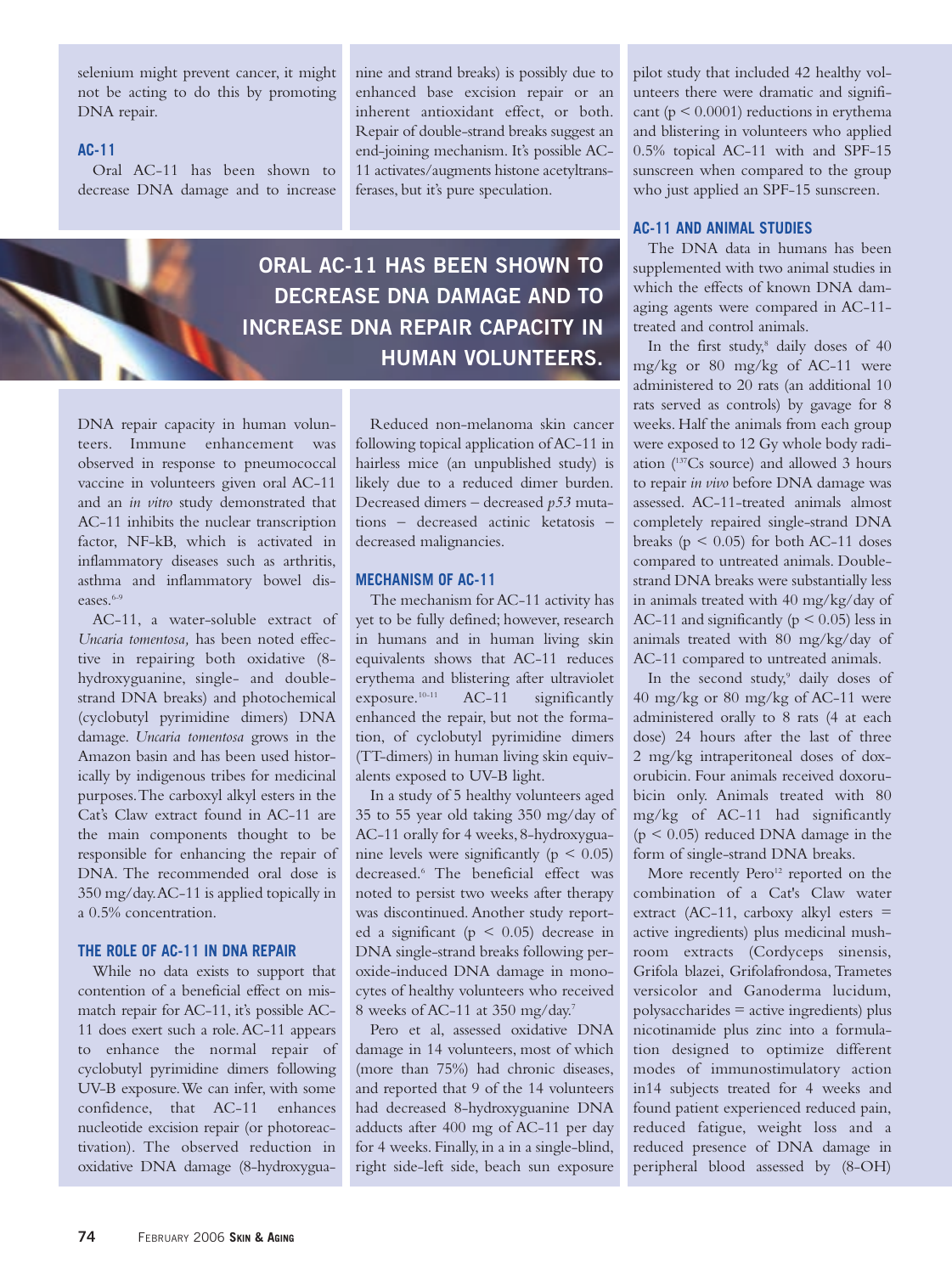Syneron Ad Page 4C **NEW** To COme